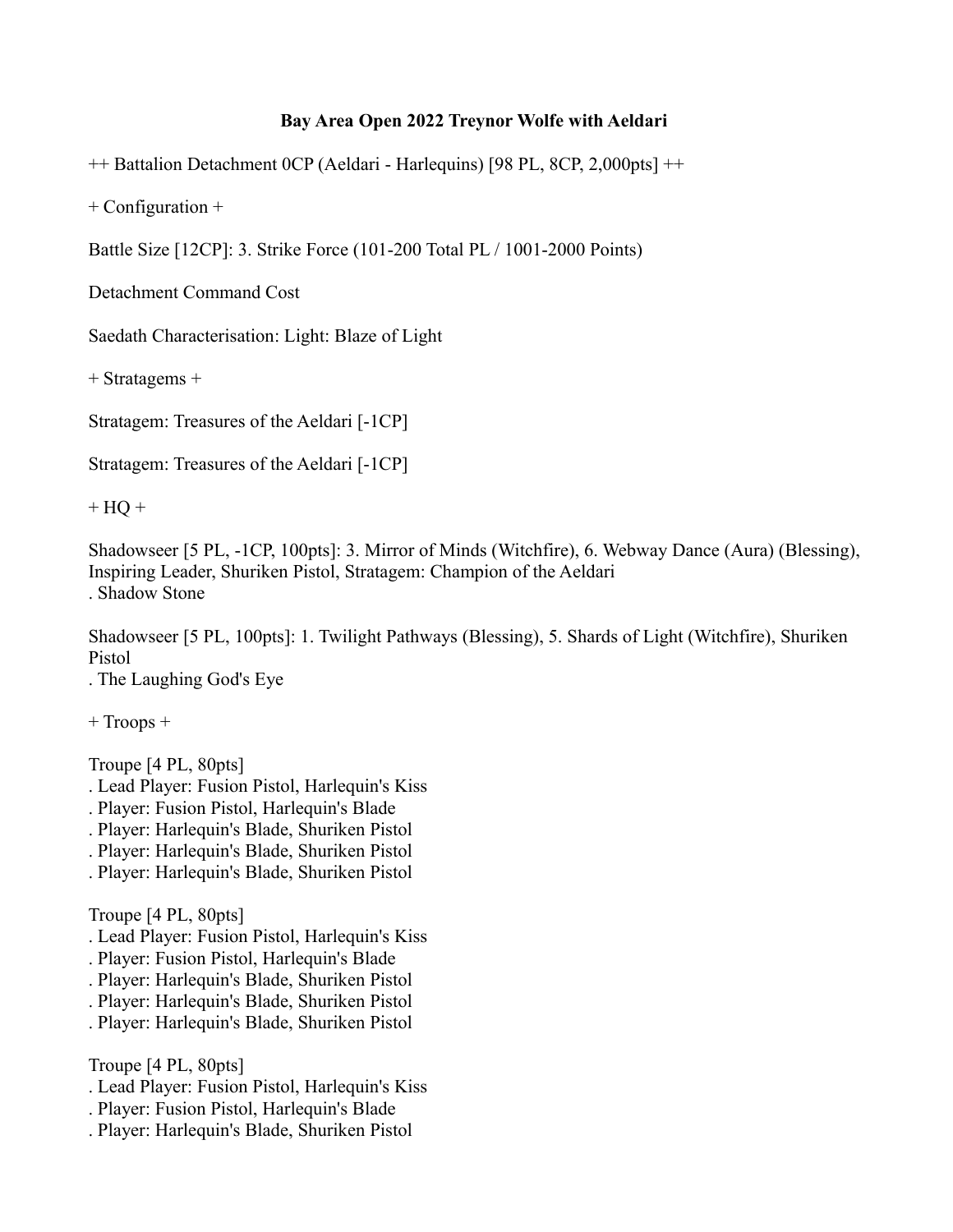- . Player: Harlequin's Blade, Shuriken Pistol
- . Player: Harlequin's Blade, Shuriken Pistol

Troupe [4 PL, 80pts]

- . Lead Player: Fusion Pistol, Harlequin's Kiss
- . Player: Fusion Pistol, Harlequin's Blade
- . Player: Harlequin's Blade, Shuriken Pistol
- . Player: Harlequin's Blade, Shuriken Pistol
- . Player: Harlequin's Blade, Shuriken Pistol

Troupe [4 PL, 80pts]

- . Lead Player: Fusion Pistol, Harlequin's Kiss
- . Player: Fusion Pistol, Harlequin's Blade
- . Player: Harlequin's Blade, Shuriken Pistol
- . Player: Harlequin's Blade, Shuriken Pistol
- . Player: Harlequin's Blade, Shuriken Pistol

Troupe [4 PL, 80pts]

- . Lead Player: Fusion Pistol, Harlequin's Kiss
- . Player: Fusion Pistol, Harlequin's Blade
- . Player: Harlequin's Blade, Shuriken Pistol
- . Player: Harlequin's Blade, Shuriken Pistol
- . Player: Harlequin's Blade, Shuriken Pistol

+ Elites +

Death Jester [4 PL, -1CP, 75pts]: 1: Favour of Cegorach, 2: Fractal Storm, Rift Ghoul, Stratagem: Favoured of the Laughing God, Warlord . The Suit of Hidden Knives

+ Fast Attack +

Skyweavers [12 PL, 225pts]

- . Skyweaver: Shuriken Cannon, Star Bolas
- . Skyweaver: Shuriken Cannon, Star Bolas
- . Skyweaver: Shuriken Cannon, Star Bolas
- . Skyweaver: Shuriken Cannon, Star Bolas
- . Skyweaver: Shuriken Cannon, Star Bolas

Skyweavers [12 PL, 225pts]

- . Skyweaver: Shuriken Cannon, Star Bolas
- . Skyweaver: Shuriken Cannon, Star Bolas
- . Skyweaver: Shuriken Cannon, Star Bolas
- . Skyweaver: Shuriken Cannon, Star Bolas
- . Skyweaver: Shuriken Cannon, Star Bolas

Skyweavers [12 PL, 225pts]

- . Skyweaver: Shuriken Cannon, Star Bolas
- . Skyweaver: Shuriken Cannon, Star Bolas